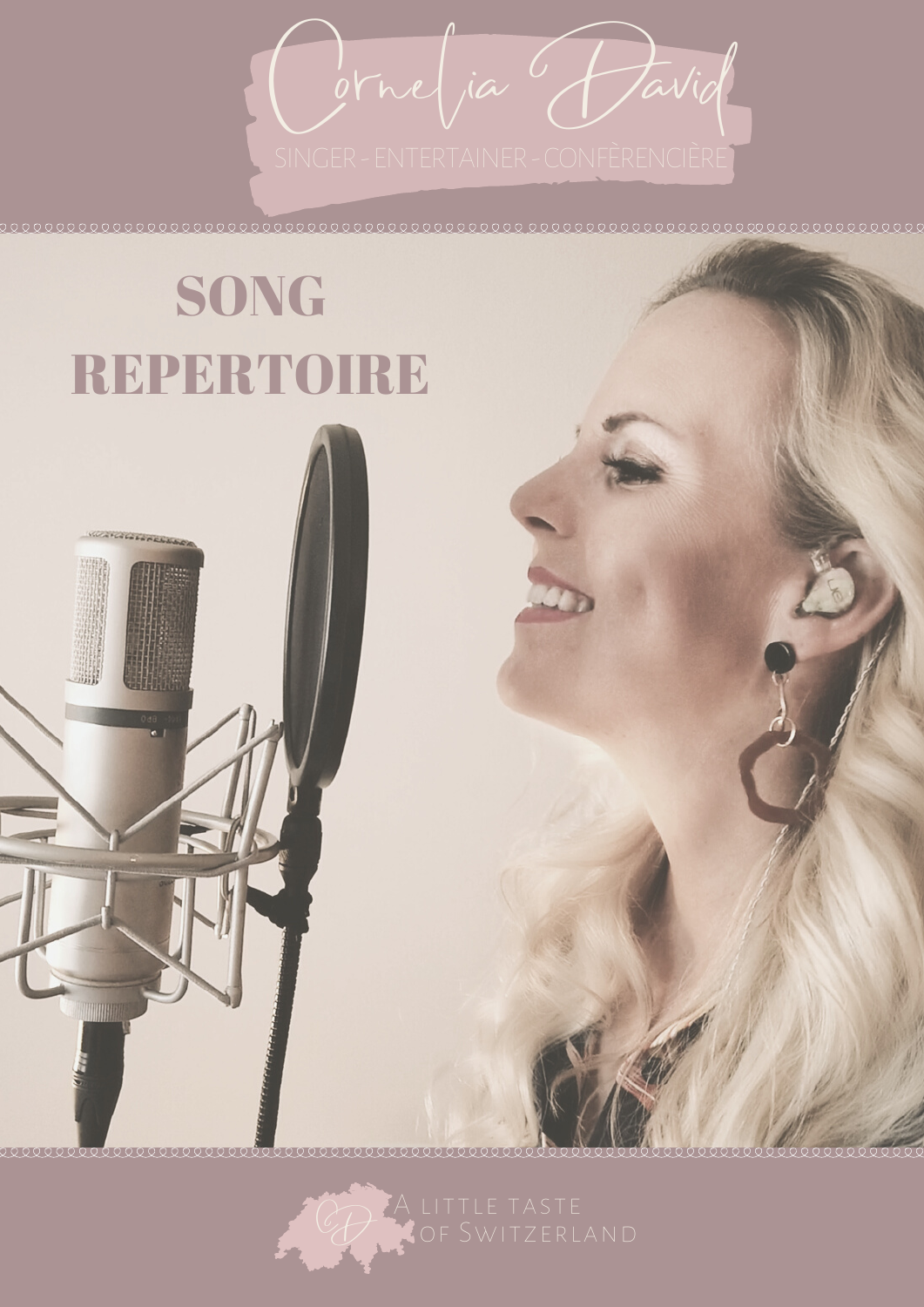| <b>Nummer Song</b> |                                       | <b>Artist</b>           |
|--------------------|---------------------------------------|-------------------------|
| $\mathbf 1$        | 1000 Träume                           | Anna Maria Zimmermann   |
| $\overline{2}$     | $9 - 5$                               | <b>Dolly Parton</b>     |
| 3                  | A moment like this                    | <b>Kelly Clarkson</b>   |
| 4                  | A natural woman                       | <b>Aretha Franklin</b>  |
| 5                  | A thousand years                      | Christina Perri         |
| 6                  | Aber bitte mit Sahne                  | Udo Jürgens             |
| $\overline{7}$     | Achterbahn                            | <b>Helene Fischer</b>   |
| 8                  | Adrenalin                             | Ella Endlich            |
| 9                  | Against all odds                      | Phil Collins            |
| 10                 | Ain't nobody                          | Chaka Khan              |
| 12                 | <b>Aint Nobody</b>                    | Chaka Khan              |
| 13                 | All about that bass                   | <b>Megan Trainor</b>    |
| 14                 | All of me                             | John Legend             |
| 15                 | Alone                                 | <b>Celine Dion</b>      |
| 16                 | Always remember us this way           | Lady Gaga               |
| 17                 | Amoi sehn wir uns wieder              | <b>Andreas Gabalier</b> |
| 18                 | Amore Mio                             | Anna Maria Zimmermann   |
| 19                 | Amsterdam                             | Cora                    |
| 20                 | An Angel                              | <b>Kelly Family</b>     |
| 21                 | Angels                                | <b>Robbie Williams</b>  |
| 22                 | Arms of the Angel                     | Sarah MCLachlan         |
| 23                 | <b>Atemlos</b>                        | <b>Helene Fischer</b>   |
| 24                 | Ave maria                             | Beyonce                 |
| 25                 | Bad moon rising                       | <b>Emmylou Haris</b>    |
| 26                 | Be my baby                            | Ronettes                |
| $\overline{27}$    | <b>Beautiful</b>                      | Christina Aquilera      |
| 28                 | Beautiful Sunday                      | <b>Daniel Boone</b>     |
| 29                 | <b>Believe</b>                        | Cher                    |
| 30                 | Believe (Piano)                       | Cher                    |
| 31                 | <b>Big Spender</b>                    | <b>Shirley Bassey</b>   |
| $\overline{32}$    | <b>Black Velvet</b>                   | <b>Alannah Miles</b>    |
| 33                 | <b>Bleeding Love (Piano)</b>          | Leona Lewis             |
| 34                 | Born this way (live version)          | Lady gaga               |
| 35                 | Bridge of light                       | Pink                    |
| 36                 | Burning love                          | Lilo & Stitch           |
| 37                 | Can you feel the love tonight         | Elton John              |
| 38                 | Cant help falling in love             | <b>Elvis</b>            |
| 39                 | Cant take my eyes off you (accoustic) | Lauren HilL             |
| 40                 | <b>Castles</b>                        | Freya Ridings           |
| 41                 | Chasing pavements                     | Adele                   |
| $\overline{42}$    | Chripy chirpy cheep cheep             | Middle of the road      |
| 43                 | Cirle of life                         | Elton John              |
| 44                 | Clown                                 | <b>Emelie Sande</b>     |
| 45                 | Conga                                 | Gloria Estefan          |
| 46                 | Dance Monkey                          | Tones and i             |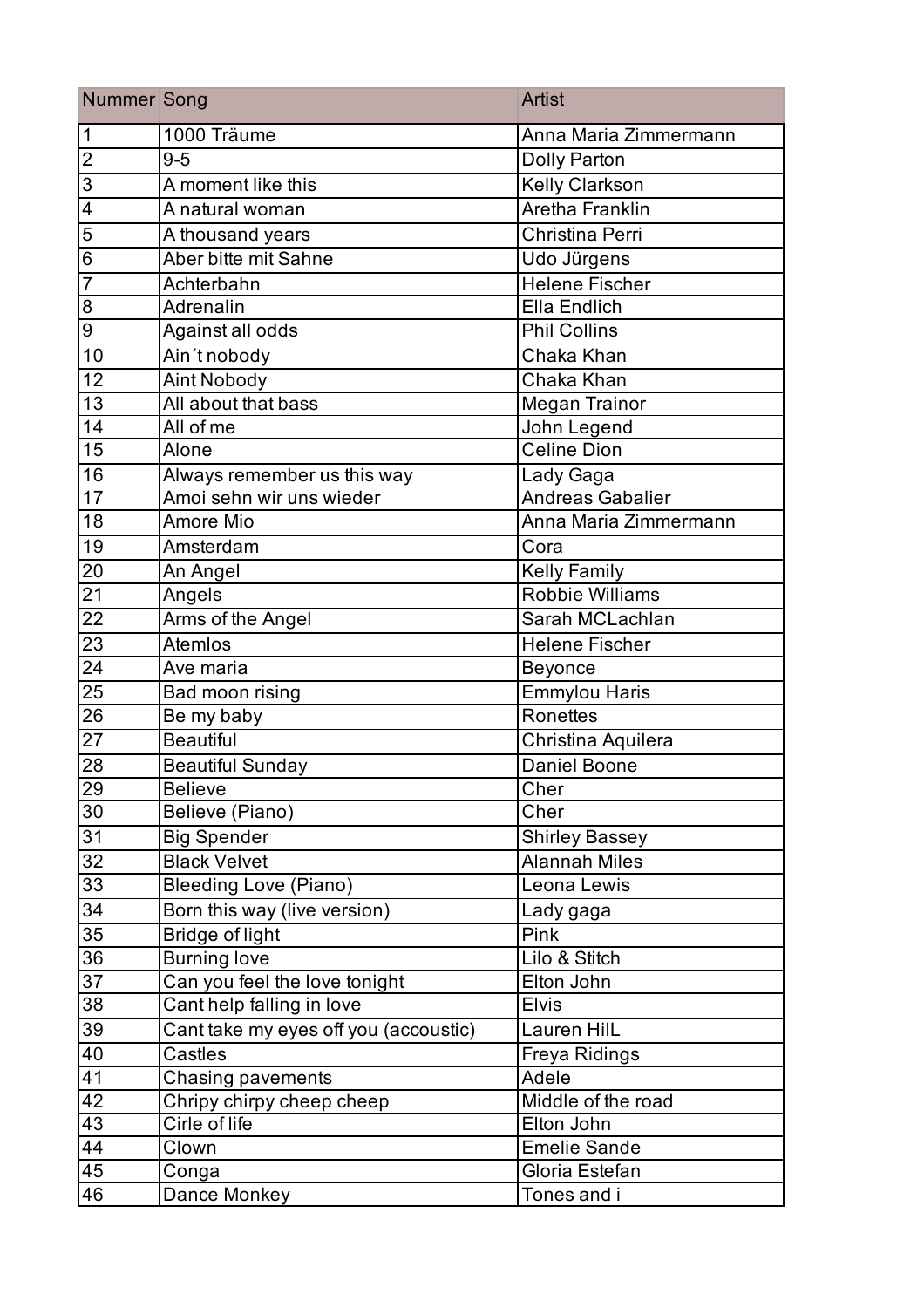| 47              | Dann heirat doch dein Büro                | Katja Ebstein               |
|-----------------|-------------------------------------------|-----------------------------|
| 48              | Das Beste                                 | Silbermond                  |
| 49              | Dear future husband                       | Megan Trainor               |
| 50              | Diamonds are a girls best friend          | <b>Marylin Monroe</b>       |
| 51              | Diamonds are forever                      | <b>Shirley Bassey</b>       |
| $\overline{52}$ | Die immer lacht                           | Tanja Lasch                 |
| 53              | Die schönste Reise                        | Helene Fischer              |
| 54              | Dont forget me                            | Smash                       |
| 55              | Dream a little dream                      | Doris Day                   |
| 56              | Du allein                                 | <b>Starlight Express</b>    |
| 57              | Du fängst mich auf und lässt mich fliegen | <b>Helene Fischer</b>       |
| 58              | Du hast mich 1000x belogen                | Andrea Berg                 |
| 59              | Du lässt mich sein, so wie ich bin        | <b>Helene Fischer</b>       |
| 60              | Ein Bett im Kornfeld                      | Jürgen Drews                |
| 61              | Ein bisschen Frieden                      | Nicole                      |
| 62              | Ein kleines Glück                         | <b>Helene Fischer</b>       |
| 63              | Ein Teil von meinem Herzen                | Jonathan Zelter             |
| 64              | Empire state of mind                      | Alicia Keys                 |
| 65              | Er gehört zu mir                          | Marianne Rosenberg          |
| 66              | Every time we touch                       | Cascada (Accoustic-Version) |
| 67              | Everything                                | <b>Michael Buble</b>        |
| 68              | Everything i do                           | <b>Bryan Adams</b>          |
| 69              | Ewigi Liebi                               | Mash                        |
| 70              | Feels like home                           | <b>Chantal Kreviazuk</b>    |
| 71              | Fernando                                  | Abba                        |
| $\overline{72}$ | Feuer                                     | <b>Ireen Sheer</b>          |
| $\overline{73}$ | Flieger                                   | <b>Helene Fischer</b>       |
| 74              | Für dich                                  | Ivonne Catterfeld           |
| 75              | Geboren um dich zu lieben                 | Nick P                      |
| 76              | Genau mein Ding                           | <b>Helene Fischer</b>       |
| 77              | Get here                                  | Oleta Adams                 |
| 78              | Get on your feet                          | Gloria Estefan              |
| 79              | Gib mir deine Hand                        | <b>Helene Fischer</b>       |
| 80              | <b>Gimme Gimme</b>                        | Abba                        |
| 81              | Girl on fire                              | Alicia Keys                 |
| 82              | Gloria                                    | Laura Branigan              |
| 83              | <b>Greatest Love of all</b>               | <b>Whitney Houston</b>      |
| 84              | <b>Griechischer Wein</b>                  | Udo jürgens                 |
| 85              | Halleluja                                 | Alexandra Burke             |
| 86              | Heal the world                            | Michael Jackson             |
| 87              | Heaven is a place on earth                | <b>Belinda Carlisle</b>     |
| 88              | Hello                                     | <b>Lionel Ritchie</b>       |
| 89              | Here come again                           | <b>Dolly Parton</b>         |
| 90              | Herzbeben                                 | <b>Helene Fischer</b>       |
| 91              | Hölle morgen früh                         | <b>Helene Fischer</b>       |
| 92              | Home                                      | <b>Michael Buble</b>        |
| 93              | Hopelessly devoted                        | Olivia Newton-John          |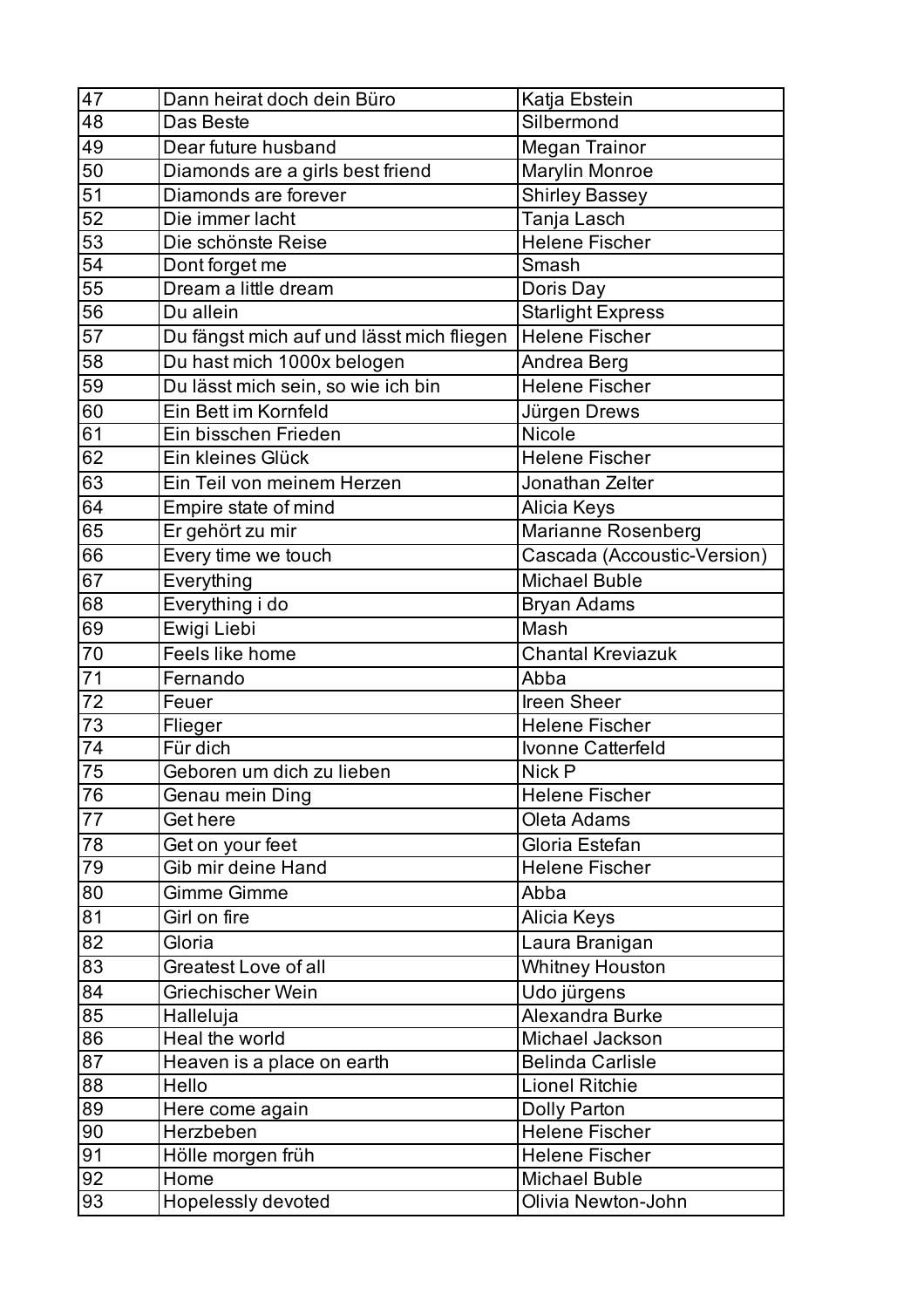| 94    | Hot stuff                                                | Donna Summer             |
|-------|----------------------------------------------------------|--------------------------|
| 95    | How far ill go                                           | Moana                    |
| 96    | How long will i love you                                 | <b>Ellie Goulding</b>    |
| 97    | Hundert Prozent                                          | Helene Fischer           |
| 98    | I cant make you love me                                  | Adele                    |
| 99    | I have a dream                                           | Abba                     |
| 100   | I will survive                                           | Gloria Gaynor            |
| 101   | I'm outta love                                           | Anastacia                |
| 102   | I'm alive                                                | <b>Celine Dion</b>       |
| 103   | I'm so excited                                           | <b>Pointer Sisters</b>   |
| 104   | I'm walking on sunshine                                  | Katrina and the Waves    |
| 105   | Ich bin bereit                                           | Moana                    |
| 106   | Ich bin wie du                                           | Marianne Rosenberg       |
| 107   | Ich fühl wie Du                                          | Tabaluga & Lilli         |
| 108   | Ich liebe das leben                                      | Andrea Berg              |
| 109   | Ich will immer wieder dieses Fieber spühr Helene Fischer |                          |
| 110   | Ich will keine Schokolade                                | <b>Trude Herr</b>        |
| $111$ | Imagine                                                  | John lennon              |
| 112   | Irgendwann                                               | <b>Beatrice Egli</b>     |
| 113   | Ironic                                                   | <b>Alanis Morisette</b>  |
| 114   | Its a heartache                                          | <b>Bonnie Tylor</b>      |
| 115   | Its in his kiss                                          | Cher                     |
| 116   | Its so easy                                              | <b>Linda Ronstedt</b>    |
| 117   | Ja                                                       | Silbermond               |
| 118   | Jar of hearts                                            | Christina Perri          |
| 119   | Jolene                                                   | <b>Miley Cyrus</b>       |
| 120   | Jugendliebe                                              | Ute Freudenberg          |
| 121   | <b>Knallrotes Gummiboot</b>                              | Antonia aus Tirol        |
| 122   | Knock on wood                                            | Amii Stewart             |
| 123   | Knocking on heavens door                                 | <b>Avril Lavigne</b>     |
| 124   | L.O.V.E                                                  | <b>Joss Stone</b>        |
| 125   | Lean on me                                               | <b>Bill Withers</b>      |
| 126   | Leinen los für Zuversicht                                | <b>Connies AIDA Song</b> |
| 127   | Leiser                                                   | Lea                      |
| 128   | Let it be                                                | <b>Beatles</b>           |
| 129   | Let it go                                                | Frozen                   |
| 130   | Lets get loud                                            | Jennifer Lopez           |
| 131   | Love is Fire                                             | Freya Ridings            |
| 132   | Make you feel my love                                    | Adele                    |
| 133   | Mamma Mia                                                | <b>ABBA</b>              |
| 134   | Man i feel like a woman                                  | Shania twain             |
| 135   | Mein Herz                                                | <b>Beatrice Egli</b>     |
| 136   | Mein Herz schlägt für dich                               | Klima                    |
| 137   | Million reasons (Piano)                                  | Lady Gaga                |
| 138   | Mit jedem Herzschlag                                     | <b>Helene Fischer</b>    |
| 139   | Mit keinem Andern                                        | <b>Helene Fischer</b>    |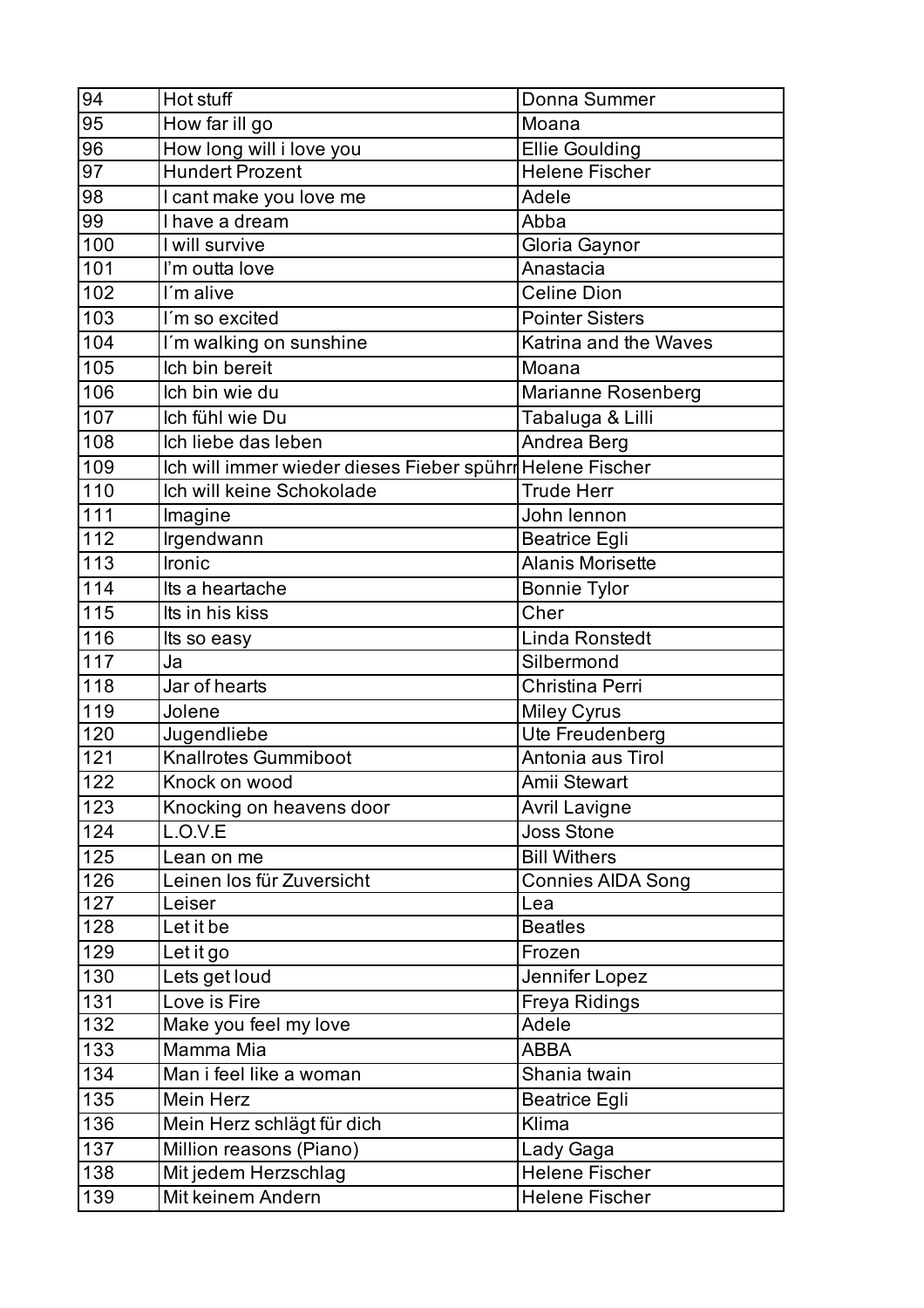| 140 | <b>Mitten im Paradies</b>                 | <b>Helene Fischer</b>    |
|-----|-------------------------------------------|--------------------------|
| 141 | Money, money, money                       | Abba                     |
| 142 | <b>Mosaik</b>                             | Andrea Berg              |
| 143 | Never enough (Piano)                      | <b>Greatest Showman</b>  |
| 144 | No no never                               | <b>Texas Lightning</b>   |
| 145 | Nobody knows                              | Pink                     |
| 146 | Nothing compares to you                   | Sinead O Connor          |
| 147 | Objection                                 | <b>Shakira</b>           |
| 148 | Ohne dich schlaf ich heut nacht nicht ein | Münchner Freiheit        |
| 149 | On fire                                   | Stefanie Heinzmann       |
| 150 | On the radio                              | Donna Summer             |
| 151 | One moment In Time                        | <b>Whitney Houston</b>   |
| 152 | Oops I did it again (Piano)               | <b>Britney Spears</b>    |
| 153 | Out here on my own                        | Irene Cara               |
| 154 | Paparazzi (Piano)                         | Lady gaga                |
| 155 | Pendel                                    | <b>Yvonne Catterfeld</b> |
| 156 | Perfect                                   | <b>Ed Sheeran</b>        |
| 157 | Phänomen                                  | <b>Helene Fischer</b>    |
| 158 | Piece of my heart                         | <b>Dusty Springfield</b> |
| 159 | Price Tag                                 | Jessie J                 |
| 160 | <b>Proud Mary</b>                         | <b>Tina Turner</b>       |
| 161 | Purple Rain                               | Lee Ann Rimes            |
| 162 | Que Sera Sera                             | Doris Day                |
| 163 | Read all about it                         | <b>Emelie Sande</b>      |
| 164 | Regenbogenfarben                          | Kerstin Ott              |
| 165 | Rise like a phoenix                       | <b>Conchita Wurst</b>    |
| 166 | Rise-up (Piano)                           | Andra Day                |
| 167 | Rocking all over the world                | <b>Status Quo</b>        |
| 168 | Rolling in the deep                       | Adele                    |
| 169 | Rose garden                               | Lynn Anderson            |
| 170 | Saturday night                            | Whigfield                |
| 171 | Schatzi schenk mir ein Foto               | <b>Mickie Krause</b>     |
| 172 | Schöner fremder Mann                      | <b>Connie Francis</b>    |
| 173 | Schwan                                    | Gölä                     |
| 174 | Set fire to the rain                      | Adele                    |
| 175 | Shallow                                   | Lady Gaga                |
| 176 | Simply the best                           | <b>Tina Turner</b>       |
| 177 | So bist du                                | Peter Maffay             |
| 178 | Somewhere over the rainbow                | Eva Cassidy              |
| 179 | Son of a preacher man                     | <b>Dusty Springfield</b> |
| 180 | Stand by me                               | Karen Gibson             |
| 181 | Stand by your man                         | <b>Tammy Wynette</b>     |
| 182 | Stop                                      | Sam Brown                |
| 183 | Strandbikini                              | Gaby Baginsky            |
| 184 | Super trouper                             | Abba                     |
| 185 | Symphony                                  | Silbermond               |